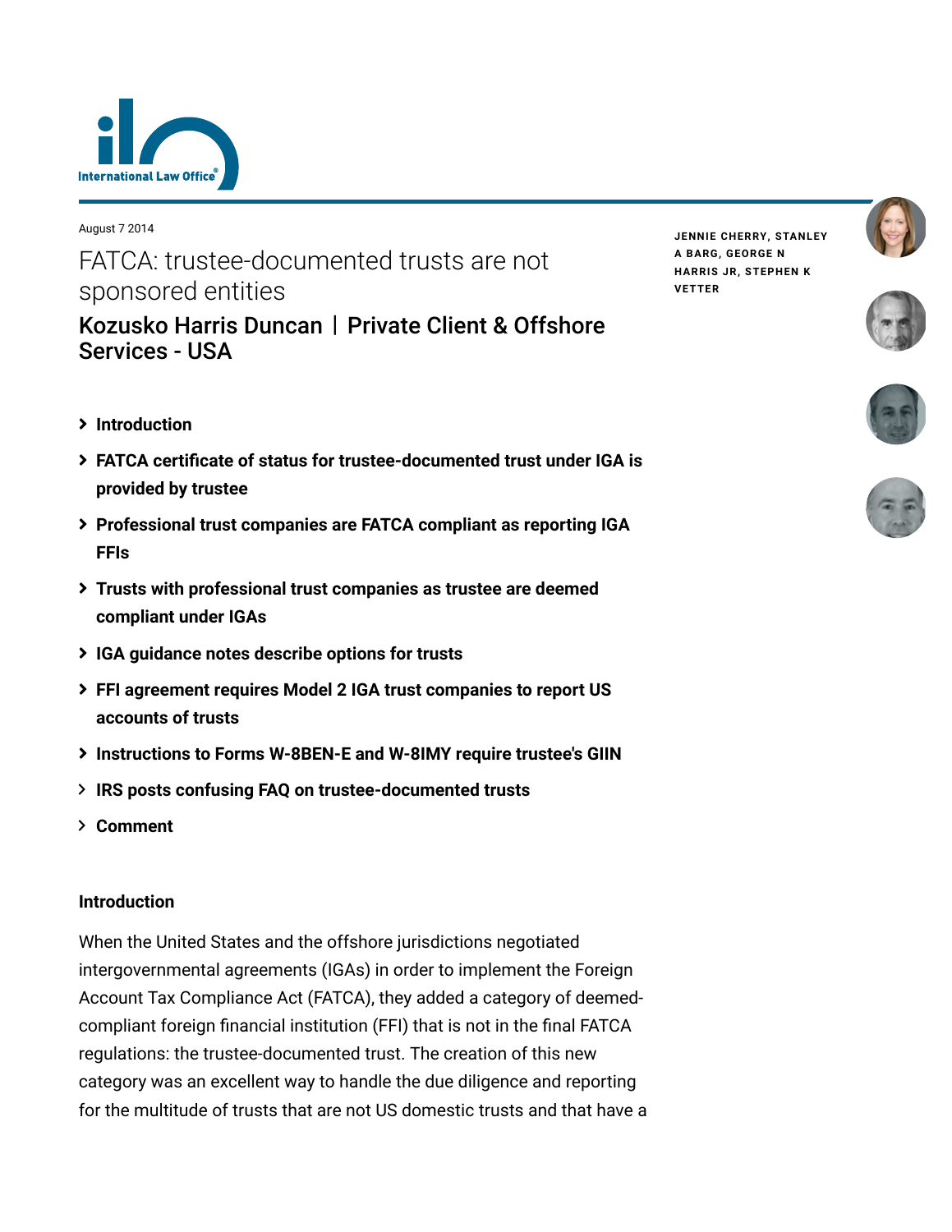professional trustee company acting as trustee. These trustees already perform know-your-customer and anti-money laundering due diligence. They are sophisticated fiduciaries well equipped to understand and handle FATCA due diligence and reporting. Financial institutions have now begun asking trustees of trustee-documented trusts to provide a FATCA certificate for the trustee-documented trust: Form W-8BEN-E for complex trusts or Form W-8IMY for grantor trusts. Such a request should be easy enough to comply with, but unfortunately the Internal Revenue Service (IRS) posted a question and answer on its website under the FATCA-FAQs General section (last updated July 29 2014) that has caused considerable confusion with regard to which global intermediary identification number (GIIN) the trustee should include on the form: its reporting IGA FFI GIIN or a sponsoring entity GIIN.

## <span id="page-1-0"></span>**FATCA certificate of status for trustee-documented trust under IGA is provided by trustee**

The trustee of a trustee-documented trust can provide a W-8BEN-E or W-8IMY identifying the beneficial owner – or flow-through entity in the case of a grantor trust – as, for example, 'ABC trust company as trustee of the XYZ trust'. The Chapter 3 entity status is complex trust or non-withholding foreign grantor trust. The Chapter 4 FATCA status is non-reporting IGA FFI. The trustee then provides the appropriate addresses and enters its GIIN. As discussed below, this should be the trustee's GIIN as a reporting IGA FFI. The trustee may also have registered as a sponsoring entity, but that sponsor GIIN is not relevant to the deemed-compliant category of trusteedocumented trust.

This update first looks at the law and how it applies to a real-life example: a trust established under the law of the Jersey Channel Islands with a Jersey trust company as trustee. It then considers the problematic frequently asked question.

### <span id="page-1-1"></span>**Professional trust companies are FATCA compliant as reporting FFIs**

Jersey has entered into a Model 1 IGA with the United States, pursuant to which a Jersey resident professional trust company is required to register as a reporting Jersey FFI. A trust company may or may not also decide to register as a sponsoring entity, but it is not required to do so under the terms of the IGA. If, in addition to registering as a reporting Jersey FFI, the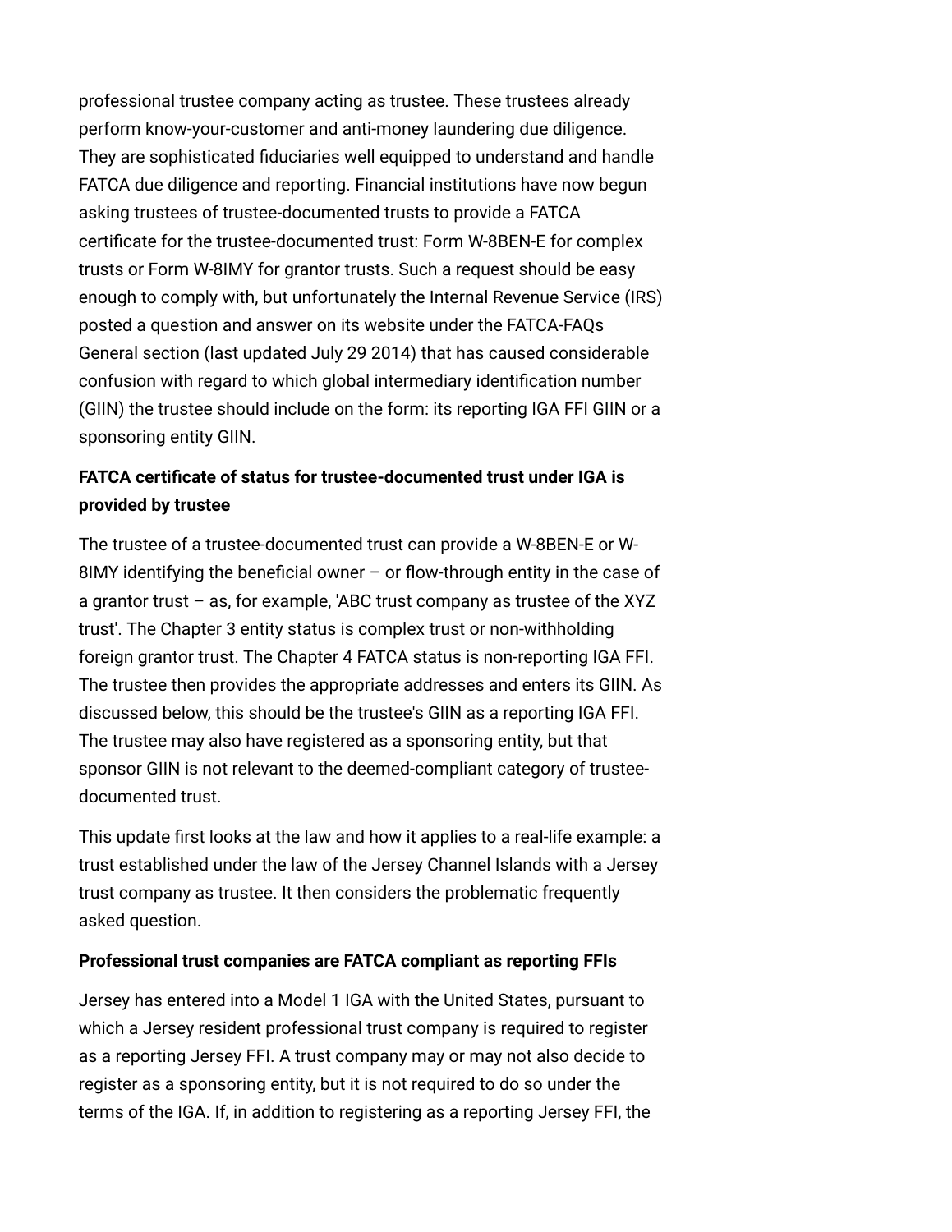trust company also decides to register as a sponsoring entity, the two registrations are separate and two different GIINs are issued. A reporting IGA FFI is not necessarily also a sponsoring entity, and similarly a sponsoring entity is not necessarily also a reporting IGA FFI.

### <span id="page-2-0"></span>**Trusts with professional trust companies as trustee are deemed compliant under IGAs**

Annex I of the Jersey IGA sets out five separate categories of investment entity that qualify as deemed-compliant FFIs. The first category is the trustee-documented trust. This entity must meet three criteria:

- It must be a trust established under the laws of Jersey;
- Its trustee must be a reporting US financial institution, reporting Model 1 FFI or participating FFI (under a Model 2 IGA); and
- The trustee must report all information required to be reported pursuant to the IGA with respect to all US reportable accounts of the trust.

Importantly, there is no mention of a sponsoring entity. The trustee is a reporting IGA FFI registered with the IRS, but the trust itself is not registered.

The second category is the sponsored investment entity. This entity must be an entity established in Jersey and must have agreed with another entity that the other entity will act as its sponsoring entity. The sponsoring entity must have registered with the IRS as a sponsoring entity. The sponsoring entity does not have to be a reporting IGA FFI. If the sponsoring entity identifies a US reportable account, it then registers the sponsored investment entity with the IRS.

The third category is the sponsored closely held investment vehicle. This category is available only for entities whose debt and equity interests are owned by 20 or fewer individuals. Under the Jersey IGA, this entity must be a Jersey financial institution (ie, an investment entity resident in Jersey) and it must have agreed with another entity that the other entity will act as its sponsoring entity. This category specifically provides that the sponsoring entity must also be a reporting US financial institution, reporting Model 1 FFI or participating FFI (under a Model 2 IGA). In other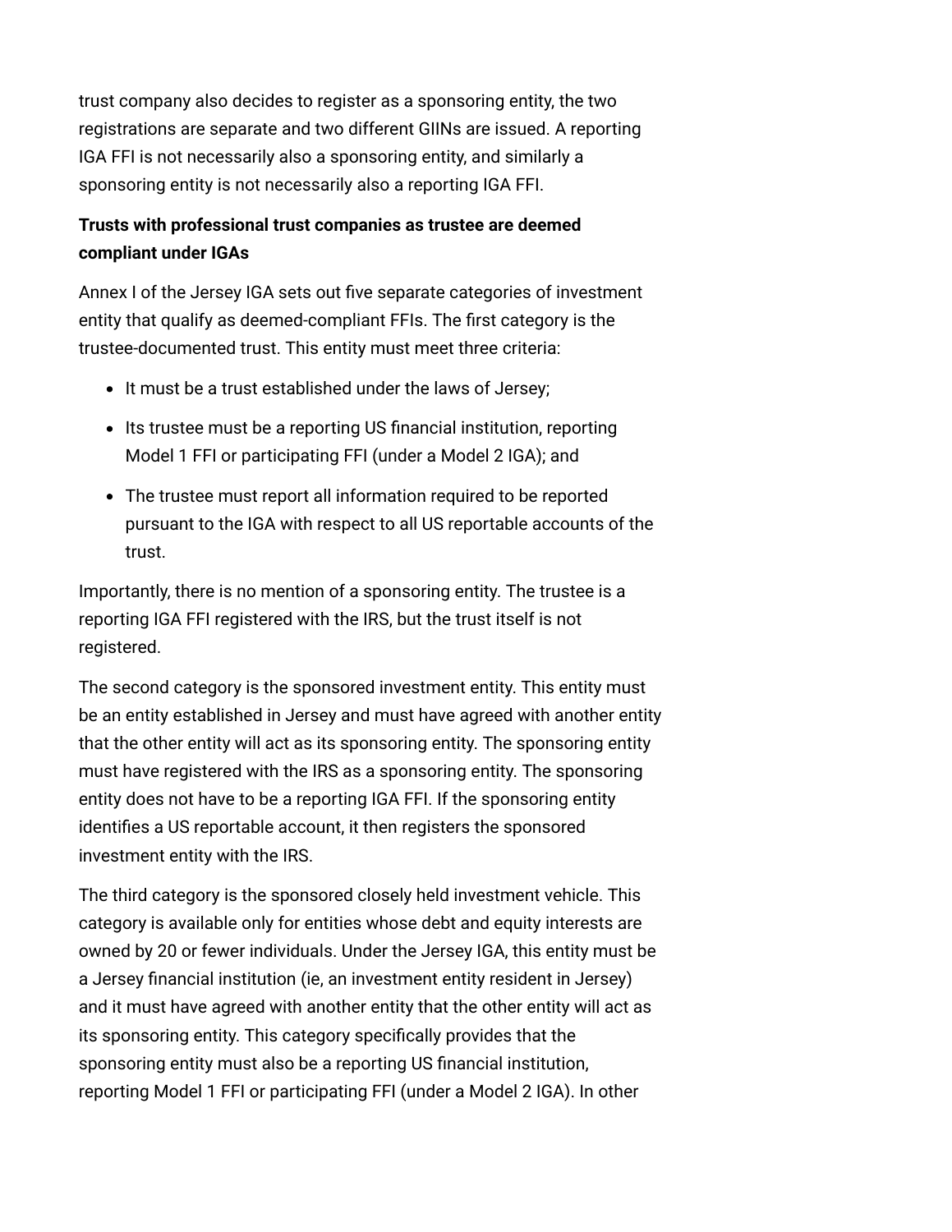words, for this category of investment entity the sponsoring entity must also be a reporting IGA FFI registered with the IRS. The sponsored closely held investment vehicle itself is not registered.

These are three separate categories, each with specific criteria (the final two deemed-compliant categories, neither of which is relevant here, are investment advisers and regulated collective investment vehicles). To be deemed compliant as a sponsored closely held investment vehicle, the entity must have a sponsor and that sponsor must also be a reporting FFI. To be deemed compliant as a sponsored investment entity, the entity must have a sponsor – there is no requirement that the sponsor also be a reporting FFI. To be deemed compliant as a trustee-documented trust, the trustee of the trust must be a reporting FFI – there is no requirement that the trustee also be a sponsoring entity.

#### <span id="page-3-0"></span>**Guidance notes describe options for trusts**

The crown dependencies issued draft guidance notes explaining that a trust that is an investment entity may be able to use one of three categories of financial institution to simplify the registration and reporting process:

- trustee-documented trust;
- sponsored investment entity; or
- owner-documented financial institution.**[\(1\)](#page-6-0)**

The guidance notes state that in practice, all crown dependency resident trusts that are managed by a crown dependency-regulated trust company may qualify as a trustee-documented trust, provided that the trustee is a reporting US, UK, crown dependency, Model 1 or Model 2 financial institution. Nevertheless, the guidance points out that any trust that is an investment entity, even if professionally managed by such a regulated trust company, may instead appoint a sponsor to undertake its due diligence, registration and reporting responsibilities.

The registration requirements for trusts depend on how the trust is categorised: "If a trust is a trustee-documented trust, the trustee is obliged to register in its own right as it is a financial institution." There is no requirement for details of the trust to be registered or disclosed. "A trustee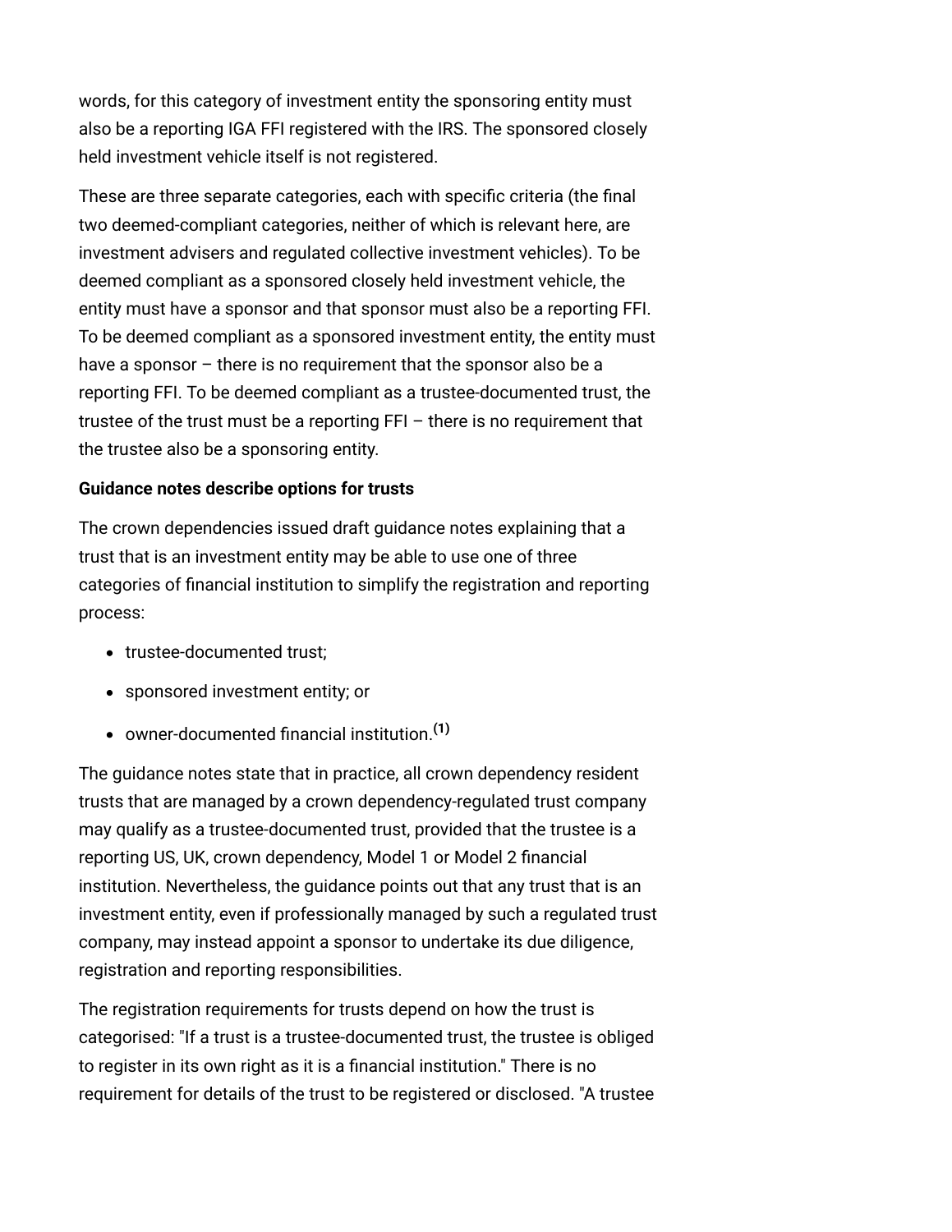will be required to register in its own right if it is a financial institution even if it does not identify a specified US person in any of the trusts that it manages or administers."

It is clear that the trustee-documented trust option hinges on the status of the trustee as a reporting IGA FFI, not whether that trustee has also (or alternatively) registered as a sponsoring entity. To date, the UK guidance notes and draft BVI guidance notes take a similar position.

### <span id="page-4-0"></span>**FFI agreement requires Model 2 IGA trust companies to report US accounts of trusts**

Outside the plain language of the IGA and accompanying guidance notes, there is support for the position that it is the trustee, as a reporting IGA FFI and not as a sponsoring entity, which is responsible for the due diligence and reporting of the trust. Suppose the trust established in Jersey has a Swiss reporting IGA FFI as its trustee. The Swiss professional trust company, pursuant to the Swiss IGA, will have registered with the IRS and will be subject to an FFI agreement. Those provisions can be found in Revenue Procedure 2014-38. Section 6.02(A)(3) specifically provides that "a participating FFI that is the trustee of a trustee-documented trust (as defined in an applicable Model 1 or Model 2 IGA) must report each US account maintained by the trust as if the participating FFI maintained the account". Again, the reference is to a participating FFI, not a sponsoring entity.

### <span id="page-4-1"></span>**Instructions to Forms W-8BEN-E and W-8IMY require trustee's GIIN**

Even the instructions to Form W-8BEN-E and W-8IMY support the position that it is the trustee, as a reporting IGA FFI, and not as a sponsoring entity, that completes the FATCA certificate. Line 9a of W-8BEN-E and Line 9 of W-8IMY ask for a GIIN. The instructions state that if the provider of the form is a "trustee of a trustee-documented trust... you are required to enter your GIIN" (emphasis added). As discussed above, the trustee, when it registered as a reporting FFI, was issued a GIIN. Providing that GIIN on the form – not a sponsoring entity GIIN – allows the requesting financial institution to confirm that the trustee is in fact a reporting IGA FFI, the criteria necessary for the account holder trust to be deemed compliant for FATCA purposes as a trustee-documented trust.

### <span id="page-4-2"></span>**IRS posts confusing FAQ on trustee-documented trusts**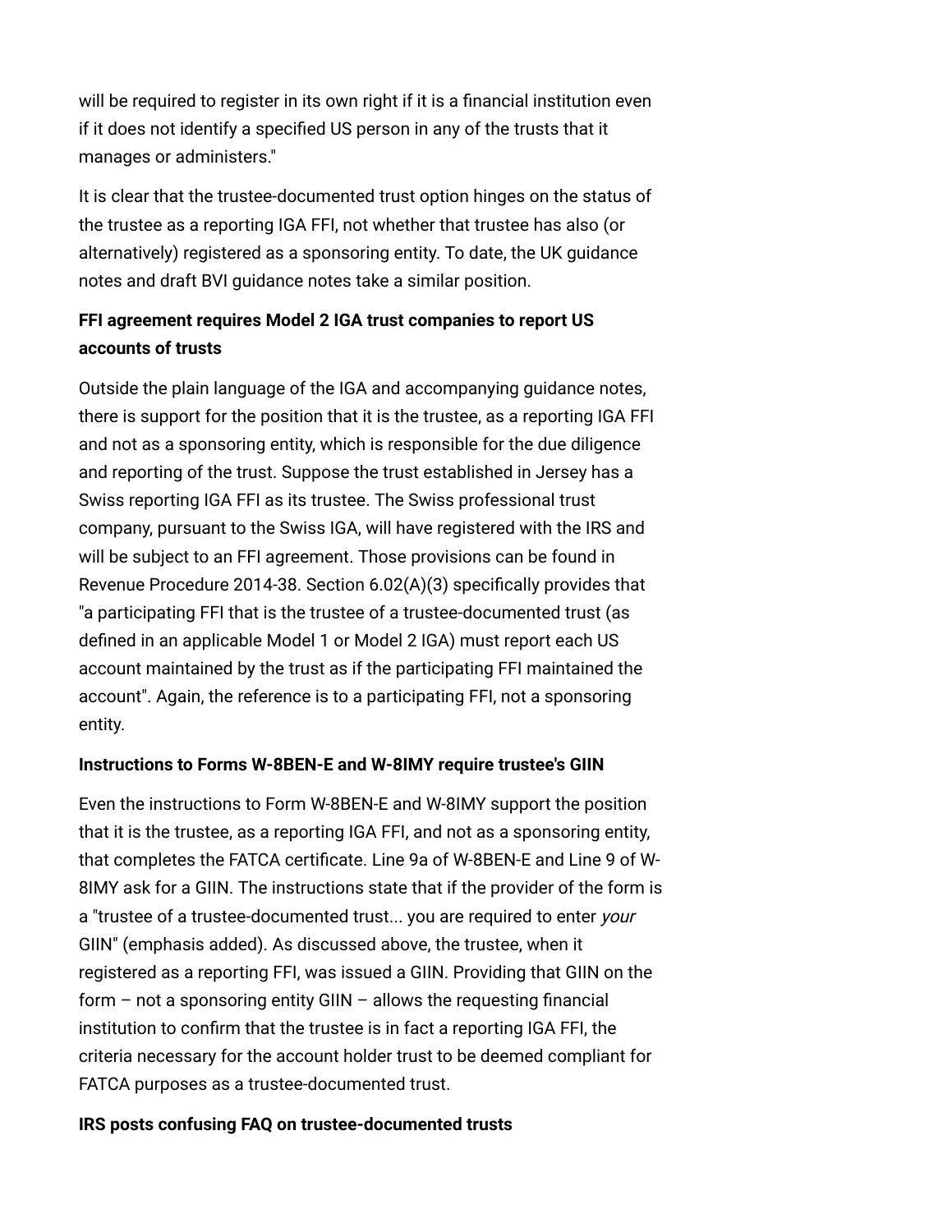The question posted on the IRS website reads: "How do Trustees of Trustee-Documented Trusts register?"**[\(2\)](#page-7-0)** The question itself is confusing. As demonstrated above, a trust can qualify as a trustee-documented trust only if its trustee is a reporting US financial institution, reporting Model 1 FFI or participating FFI (under a Model 2 IGA). So how do trustees of trustee-documented trusts register? The same way every other reporting FFI registers. Does the answer say this? Unfortunately not.

In the first sentence of the answer the IRS says: "Trustees needing to register Trustee-Documented Trusts (a certified deemed-compliant status for FFIs under the Model 1 and Model 2 IGAs) should use the same procedures Sponsors use to register Sponsored Entities." There is no requirement that a trustee-documented trust be registered. In fact, the last sentence of the answer says just that: "The Trustee-Documented Trust itself will not be registered and does not need to obtain a GIIN." So the first sentence and the last sentence of the answer contradict each another.

The second sentence of the answer then switches from talking about registering the trust to talking about the trustee's registration. The answer says that the trustee is to select 'sponsoring entity' when it registers. Why? A trustee-documented trust needs a reporting IGA FFI as its trustee, not its sponsor. The answer then goes on to say: "Please note that if a trustee is required to register itself based on its own applicable status as an FFI, it will do so on a separate registration." If? As above, a trust simply cannot be a trustee-documented trust unless its trustee is registered as an FFI.

The answer then says that the trustee "thus will have two separate GIINs], one for such use [as an FFI] and another for use in its capacity as a trustee of a Trustee-Documented Trust". Again, the capacity of the trustee of a trustee-documented trust is that of a reporting IGA FFI, not a sponsoring entity. The IRS's instructions to the requester of Form W-8BEN-E and W-8IMY explain that the requester must review the form for completeness and accuracy with respect to the claims made on the form. Supplying a sponsoring GIIN on a W-8 for a trustee-documented trust does not allow the requester to check that the trustee is a reporting IGA FFI, which is the seminal qualification for status as a trustee-documented trust.

#### <span id="page-5-0"></span>**Comment**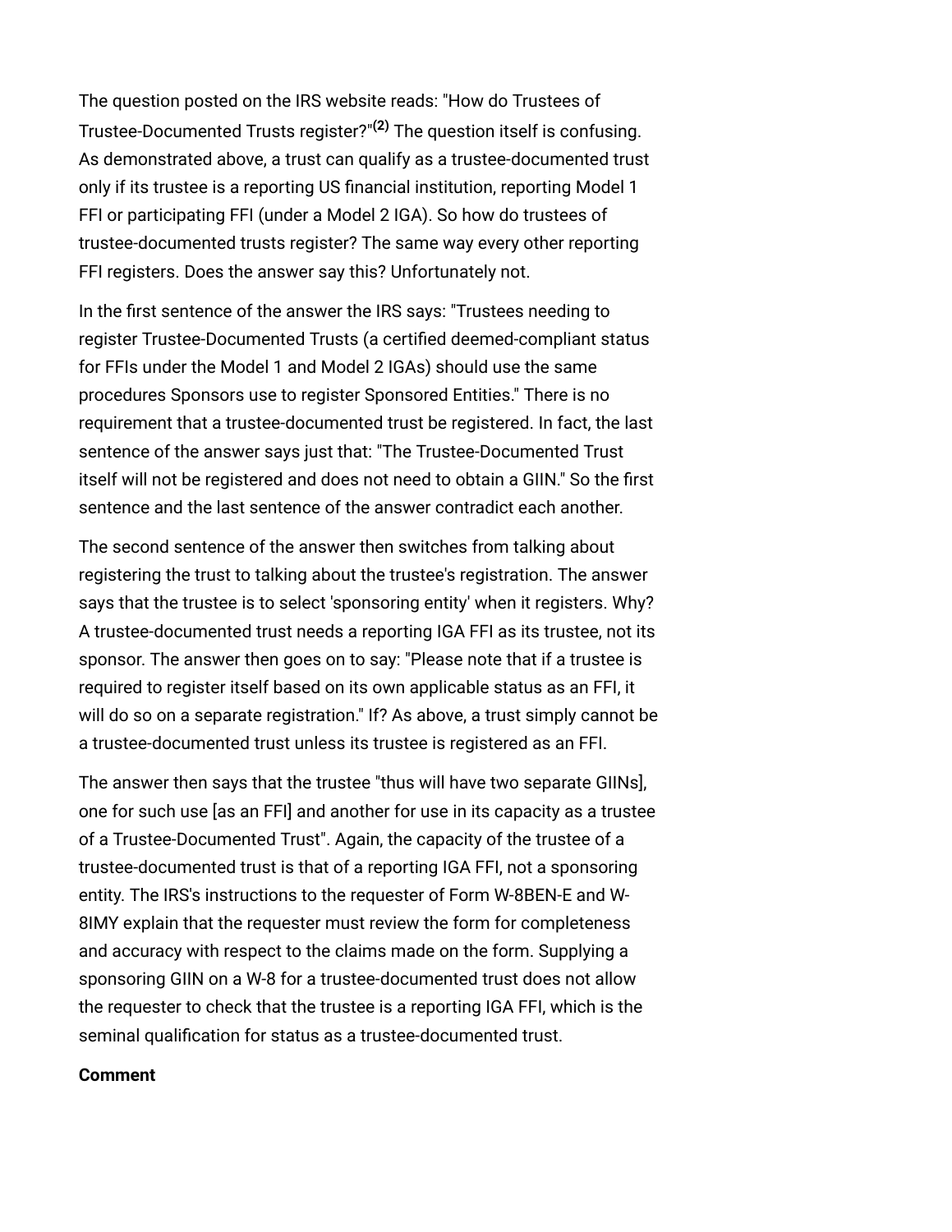Frequently asked questions (FAQs) are not published guidance. The IRS published guidance – which includes regulations, revenue rulings, revenue procedures, notices and announcements – can be relied on by taxpayers and is given deference by courts. FAQs do not include contact names, as published guidance does, so it is not known who writes a FAQ or to what level of review a FAQ is subjected before its posting. Certain FAQs include an explicit statement that they provide general information and should not be cited as legal authority, but not all. When IRS-published guidance supports a particular reporting position, a FAQ that on its face conflicts with that position should not be relied on when FAQs may not meet the standard of reliance for court cases and taxpayers may be unable to avoid penalties based on FAQ reliance. Concerns regarding the trusteedocumented trust FAQ have been submitted to the IRS and it is hoped that the FAQ will be corrected or clarified. However, given the workload of the IRS personnel dealing with the implementation of FACTA, it may be some time before this is addressed. In the meantime, since it is the FATCA status of the trustee that determines whether a trust is deemed compliant as a trustee-documented trust, such status should be confirmed on the relevant W-8 certification by using the GIIN issued to the trustee as a reporting IGA FFI.

For further information on this topic please contact [Jennie Cherry](http://www.internationallawoffice.com/directory/biography.aspx?r=36050) or [Stanley A Barg](http://www.internationallawoffice.com/directory/Biography.aspx?g=baf114fa-bb75-4313-94e1-12ccfc39afcc) at Kozusko Harris Duncan's New York office by telephone (+1 212 980 0010), fax (+1 212 751 0084) or email [\(jcherry@kozlaw.com](mailto:jcherry@kozlaw.com?subject=Article%20on%20ILO) or [sbarg@kozlaw.co](mailto:sbarg@kozlaw.com?subject=Article%20on%20ILO)[m\). Alternatively, contact](http://www.internationallawoffice.com/directory/Biography.aspx?g=dc5964f5-f288-4278-93f9-0bd537272a20) [George N Harris J](http://www.internationallawoffice.com/directory/Biography.aspx?g=933547e5-d028-4f2c-a296-1b010d9ee953)[r or Stephen K](http://www.internationallawoffice.com/directory/Biography.aspx?g=dc5964f5-f288-4278-93f9-0bd537272a20) Vetter at Kozusko Harris Duncan's Washington DC office by telephone (+1 202 457 7200), fax (+1 202 318 4446) or email [\(gharris@kozlaw.com](mailto:gharris@kozlaw.com?subject=Article%20on%20ILO) or [svetter@kozlaw.com\)](mailto:svetter@kozlaw.com?subject=Article%20on%20ILO). The Kozusko Harris Duncan website can be accessed at [www.kozlaw.com](http://www.kozlaw.com/).

Copyright in the original article resides with the named contributor.

#### **Endnotes**

<span id="page-6-0"></span>(1) A separate issue is whether a foreign grantor trust can qualify for the deemed-compliant category of sponsored closely held investment vehicle. Under the so-called 'US grantor trust rules,' the IRS treats the settlor of a grantor trust as the owner of the trust, which would seem to allow the trust to meet the requirement that 20 or fewer individuals own all of the debt and equity interests of the trust. However, the fact that the guidance notes do